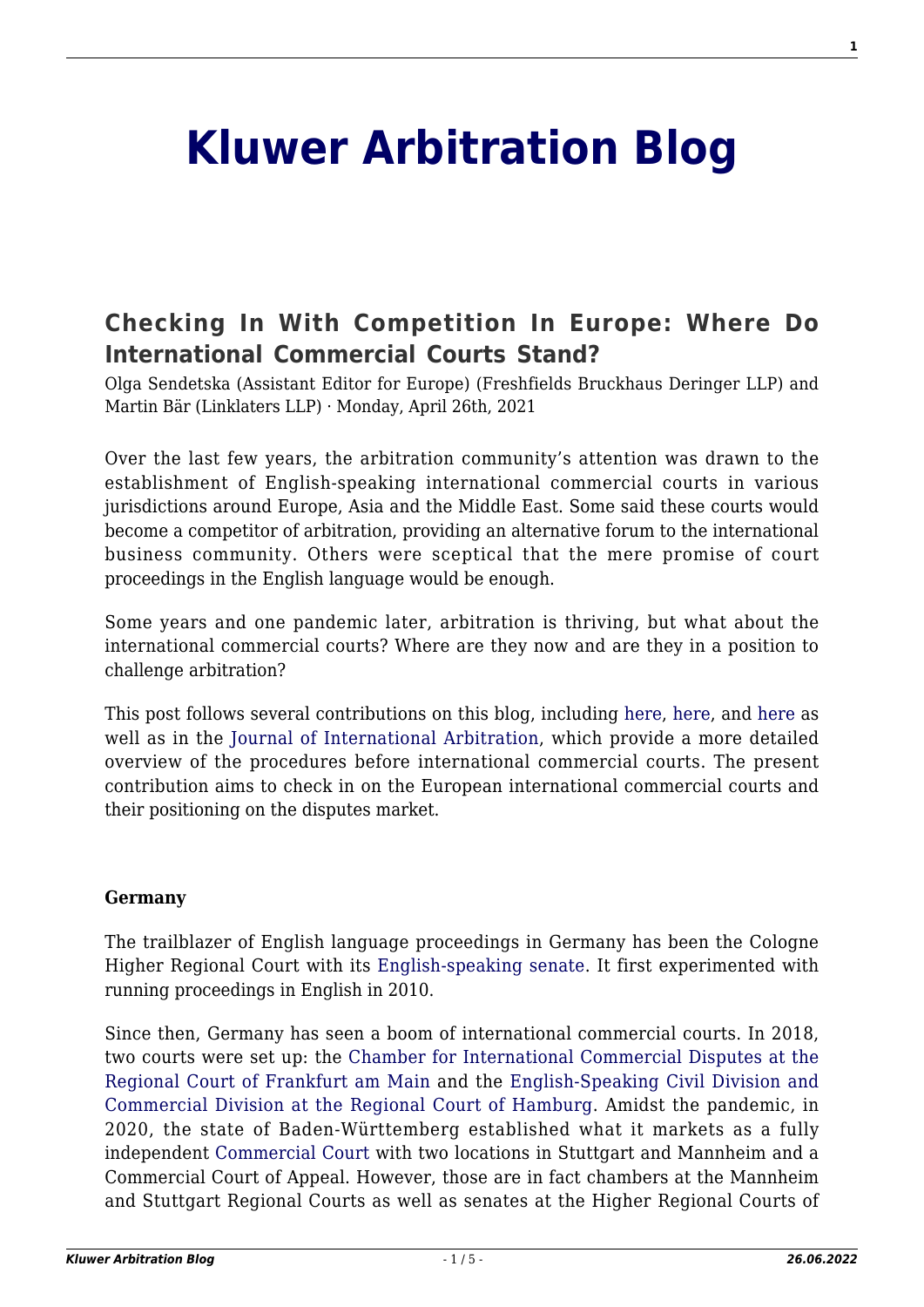Stuttgart and Karlsruhe. In 2021, two [International Chambers were also set up at the](https://www.berlin.de/gerichte/landgericht/das-gericht/zustaendigkeiten/internationale-kammern/artikel.1039251.en.php) [Regional Court of Berlin](https://www.berlin.de/gerichte/landgericht/das-gericht/zustaendigkeiten/internationale-kammern/artikel.1039251.en.php). Next to a chamber for commercial disputes, the latter also has an international chamber on construction law and general civil disputes.

These chambers have jurisdiction over disputes with an international element that are filed with the respective court. English will be used during the hearing upon parties' request, for example for witness and expert testimony. English documents also need not be translated. There is, however, no other difference between the normal German court proceedings and proceedings before the international chambers: written and oral pleadings would, for instance, still be submitted in German. Instead, to appeal to international parties, these chambers focus on the freedoms and wiggle room already available within the tight corset of German procedural law. For example, case management conferences as well as block trials have always been legally possible but are not part of the normal practice in German civil courts. The parties also already have the option to limit court proceedings to one instance by waiving their right to appeal, if they want to have a one-stop-shop. These tools could be implemented by the international chambers without the need for additional legislative reform.

Based on the limited information available, the uptake of what these international chambers offer appears to vary. The Mannheim court completed one proceeding from its inception in November 2020, while the related Stuttgart court appears to have over 100 cases on its docket (but it is not clear whether the number includes purely domestic matters); the Frankfurt court had just [one case pending](https://www.juve.de/nachrichten/verfahren/2019/03/internationale-wirtschaftsprozesse-wer-springt-ein-wenn-london-schwaechelt) before it within a year of establishment. Universally, however, the use of English appears to be very limited. For instance, the Hamburg court has only ever had two cases (currently in the preliminary stage of proceedings) where the use of the English language was requested.

## **France**

In a major hub of international arbitration, Paris, two courts have been set up: the [international chambers](https://www.cours-appel.justice.fr/paris/presentation-des-chambres-commerciales-internationales-de-paris-ccip) of the Paris Commercial Court (in 2010) and the Court of Appeal (in 2018).

The [procedures of the Paris courts](https://www.cours-appel.justice.fr/sites/default/files/2019-04/Traduction%20en%20anglais%20du%20protocole%20CCIP-CA%20-%20V4%20.pdf) require that "written submissions in English may be given without translation", however, pleadings must be conducted in French. The parties, witnesses, experts, and foreign legal counsel authorised to appear before the Paris courts are allowed to interact with the court in English. The judgment will be issued in French with an option to request a translation. Some elements of the procedure have also been borrowed from common law, for example, the holding of a case management hearing or the establishment of a procedural timetable. These innovations, however, appear to still be [within the confines of the existing procedural](https://www.lexology.com/library/detail.aspx?g=6e40b5b4-c4c7-4c29-ad99-b7f9c7bb71ac) [rules,](https://www.lexology.com/library/detail.aspx?g=6e40b5b4-c4c7-4c29-ad99-b7f9c7bb71ac) i.e. no reform of the French civil procedure rules has taken place.

Since the establishment of the international chamber at the Paris Court of Appeal in 2018, it [heard 64 cases.](https://www.cours-appel.justice.fr/paris/decisions-ccip-ca-iccp-ca-judgment?page=0) 19 of them were arbitration-related matters in setting aside and enforcement proceedings. It is not apparent in how many cases parties actually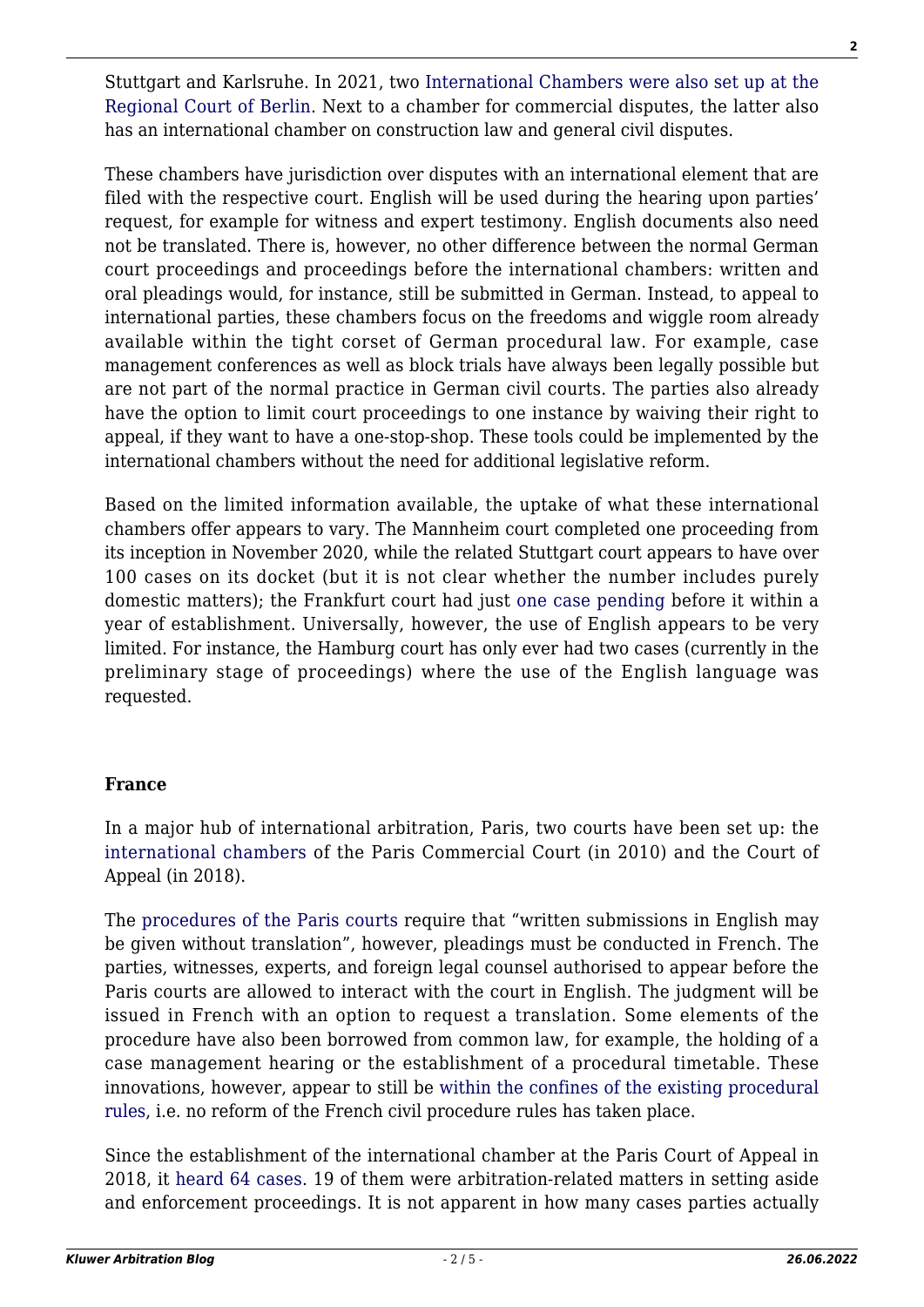made use of English, but translations are available for about 31 judgments, which may be an indicator.

## **Netherlands**

The [Netherlands Commercial Court](https://www.rechtspraak.nl/English/NCC/Pages/who-are-we.aspx) (NCC) was created in 2019 with three chambers. The first instance courts are the NCC District Court and the NCC Court in Summary Proceedings. The latter deals with matters requiring expedited proceedings, e.g. interim measures. The second instance is the NCC Court of Appeal.

The NCC accepts international disputes, which are heard in English from start to finish including the final judgment, if the parties give their consent to English language proceedings. Documents submitted in Dutch, English, German or French do not require any translation. The NCC has a fully digital case management system, where the court file remains confidential while the hearings are still public. Otherwise, the NCC functions on the basis of the procedural law applicable in the Netherlands.

Since its establishment in 2019, the NCC issued only [nine judgments](https://www.rechtspraak.nl/English/NCC/Pages/judgments.aspx). Four of the cases landed with the NCC as a result of a jurisdiction clause and subsequent agreement by the parties on the use of the NCC, and [one case](https://uitspraken.rechtspraak.nl/inziendocument?id=ECLI:NL:RBAMS:2020:1388) even involved a waiver of the right to resolve the dispute through ICC arbitration.

## **Belgium**

The Brussels International Business Court project was the most ambitious in Europe. The one-stop-shop proceedings were to have no option for appeal and run completely in English including submissions, hearings and judgments on the basis of the UNCITRAL Model Law on International Commercial Arbitration. The court was set to start operating in 2020, but the project has now been [abandoned by the government](https://www.lexology.com/library/detail.aspx?g=927dba73-cb0f-4214-9cad-40e8872bfe46) as the project lost the support in the Belgian Parliament.

## **Can European International Commercial Courts Compete with Arbitration?**

The above European international commercial courts were designed largely within the confines of local procedural law and in a way that ties them closely to the national court system. It therefore follows that they do not offer the same features as available in arbitration. For example: parties are not able to choose their own adjudicators or agree on confidentiality of proceedings. The latter is something that is particularly unlikely to change – it is hard to imagine European judicial systems dismantling the principle of open justice.

The issue of enforcement is also likely to remain a major benefit of arbitration for the foreseeable future. Arbitration provides parties with access to enforcement in 167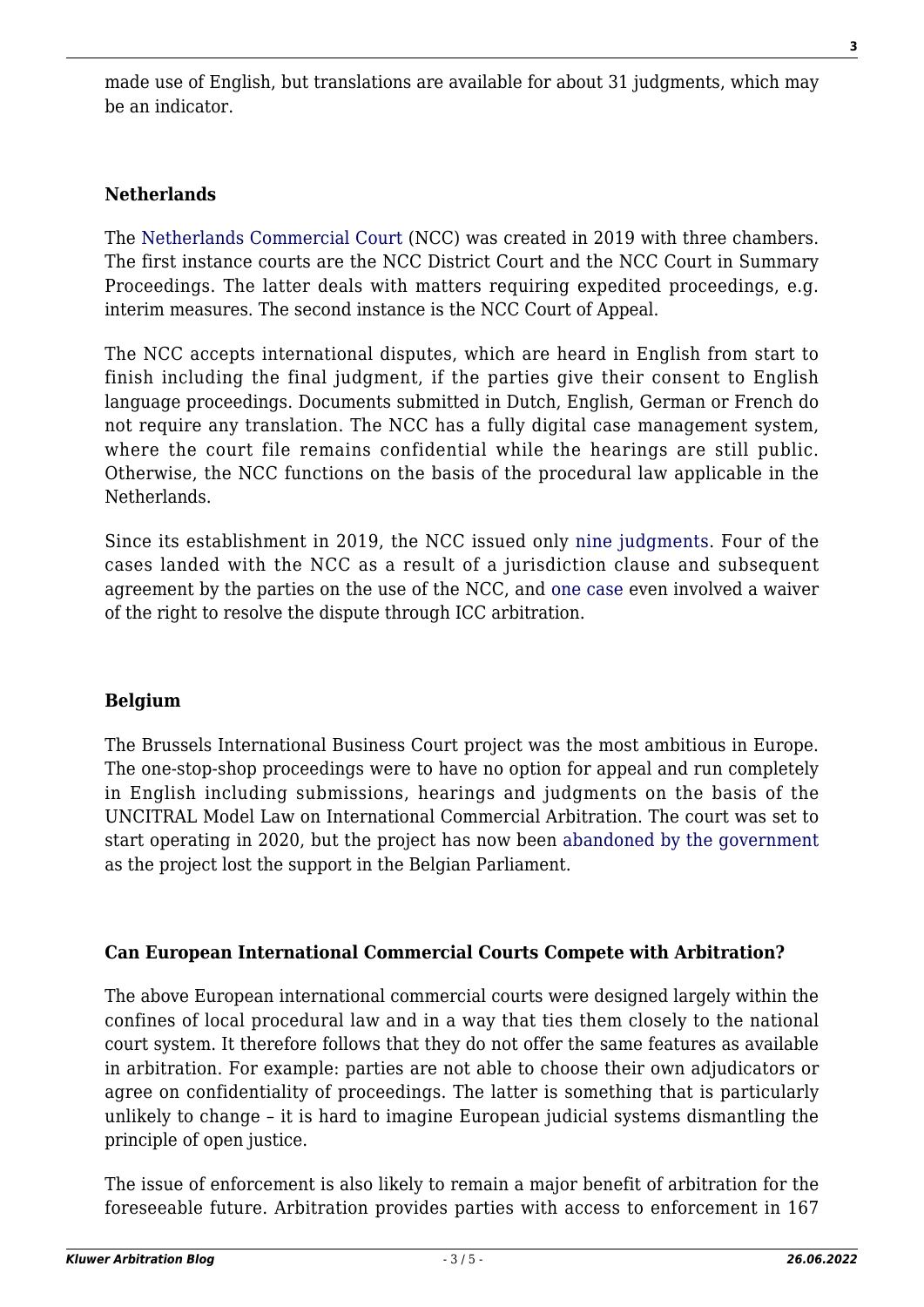jurisdictions through the New York Convention. European international commercial courts, on the other hand, offer enforcement in the 27 EU jurisdictions through the Recast Brussels Regulation, further seven jurisdictions through the Lugano Convention and the Hague Convention on Choice of Court Agreements, and other jurisdictions through reciprocity.

In the future, however, the Hague Judgments Convention may bring the number of enforcement jurisdictions for court judgments up as it enters into force and is signed by additional countries. The Convention allows for recognition and enforcement of foreign judgments in civil or commercial matters.

An option to conduct hearings and submit documents in English is a great opportunity for the parties to save cost on translations and in-hearing interpreters for witness or expert testimony. It is also great to see various jurisdictions re-discover already existing procedural frameworks to make court proceedings more efficient. These changes, are, however, unlikely to convince the frequent arbitration users to make the switch. On the other hand, however, the frequent court users have gained additional options and flexibility with these internationally specialised courts.

The number of judgments coming out of the international commercial courts appears to be still rather low. But this is something that may improve over time as a bigger investment is made into the visibility and marketing of these courts to the international business community. On this front, the situation varies from the [Paris](https://www.tribunal-de-commerce-de-paris.fr/en/home) [first instance commercial court](https://www.tribunal-de-commerce-de-paris.fr/en/home) having a blank English website version to a high quality online presence of the [Stuttgart and Mannheim Commercial Court](https://www.commercial-court.de/en/) or the [NCC.](https://www.rechtspraak.nl/English/NCC/Pages/default.aspx)

At this time, European international commercial courts seem to be best placed to market themselves not as an alternative to arbitration but perhaps rather an alternative to courts of other European jurisdictions and even other courts within their own jurisdiction, or as competition to the post-Brexit London. These courts could also be excellent venues for setting aside and enforcement of arbitral awards where the proceedings and the award are already in English therefore not requiring extensive translations, as [advertised by the Netherlands Commercial Court](https://www.rechtspraak.nl/SiteCollectionDocuments/factsheet-netherlands-commercial-court-and-arbitration.pdf).

A better approach may therefore be not to question whether these international commercial courts compete with arbitration, but rather how the two co-exist. Arbitration may have gained an ally on the path to simpler enforcement, setting aside proceedings, and court assistance in support of arbitration.

*To make sure you do not miss out on regular updates from the Kluwer Arbitration Blog, please subscribe [here](http://arbitrationblog.kluwerarbitration.com/newsletter/). To submit a proposal for a blog post, please consult our [Editorial Guidelines.](http://arbitrationblog.kluwerarbitration.com/editorial-guidelines/)*